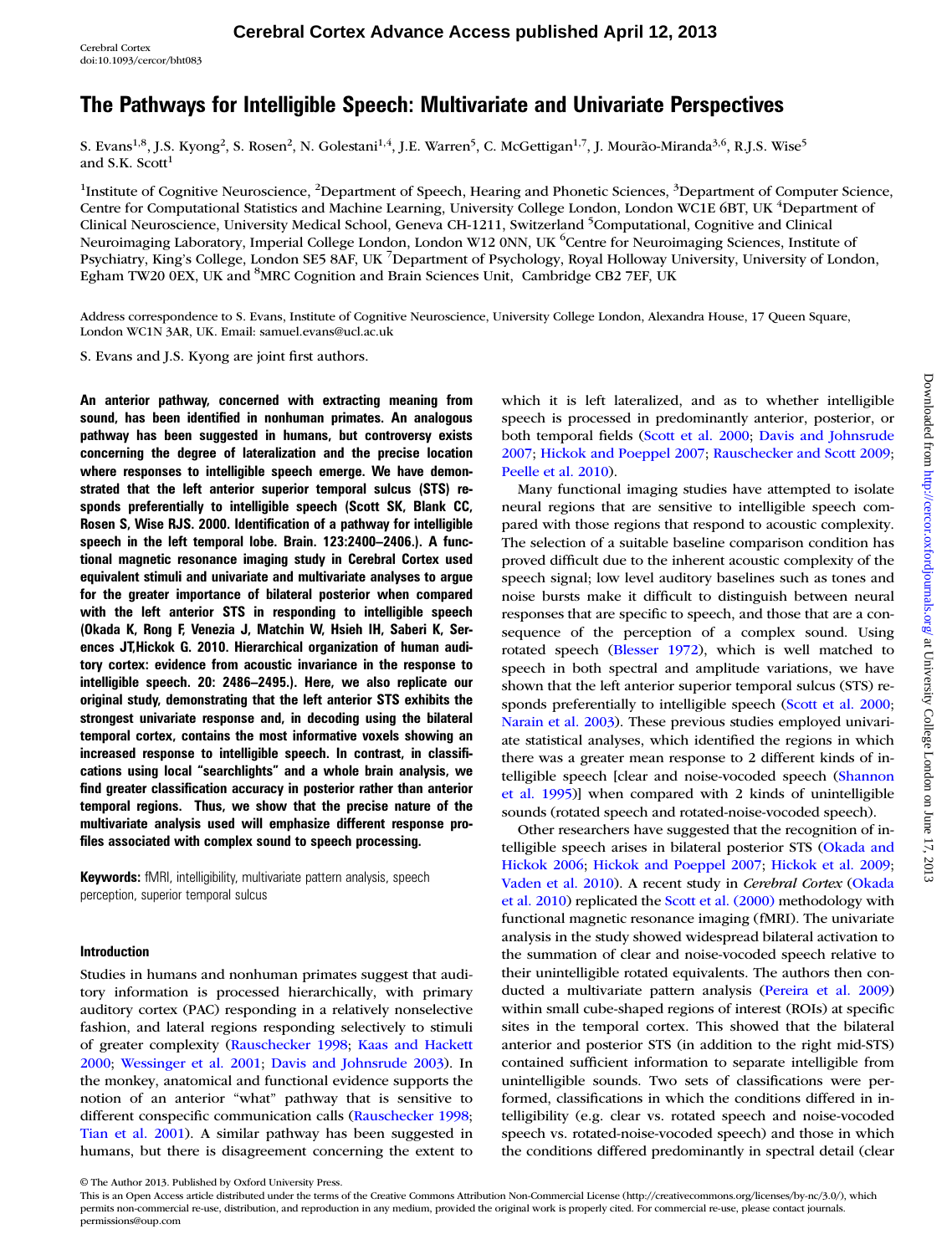vs. noise-vocoded speech and rotated speech vs. rotatednoise-vocoded speech). The left posterior and right mid-STS showed the greatest classification accuracy in discriminations of intelligibility when they were expressed relative to the accuracy in discriminations of spectral detail. The left anterior STS successfully classified the contrasts of intelligibility, as well as one of the contrasts that differed in spectral detail (clear vs. noise-vocoded speech). This was interpreted as showing that the left anterior STS was unlikely to be a key region involved in resolving intelligible speech owing to its additional sensitivity in discriminating "spectral detail".

Here, we also replicate the [Scott et al. \(2000\)](#page-11-0) study in fMRI using univariate general linear modeling and multivariate pattern analysis. We conduct additional univariate and multivariate analyses that allow a more complete description of the role of the bilateral anterior and posterior temporal cortices, and regions beyond the temporal lobe, in responding to intelligible speech.

#### Materials and Methods

#### **Participants**

Twelve right-handed native English speakers with no known hearing or language impairments participated in the experiment (aged 18–38, mean age 25, 3 males). All participants gave informed consent. The experiment was performed with the approval of the local ethics committee of the Hammersmith Hospital.

#### **Stimuli**

Stimuli Stimuli were as described in [Scott et al. \(2000\)](#page-11-0) and [Narain et al.](#page-11-0) [\(2003\).](#page-11-0) In brief, all stimuli were drawn from low-pass filtered (3.8 kHz) digital representations of the Bamford-Kowal-Bench sentence corpus ([Bench et al. 1979\)](#page-10-0). There were 4 stimuli conditions: Natural speech (clear), noise-vocoded (NV), spectrally rotated (rot), and spectrally rotated-noise-vocoded speech (rotNV).

The rotation of speech is achieved by inverting the frequency spectrum around 2 kHz using a simple modulation technique; this retains spectral and temporal complexity, but makes the speech unintelligible ([Blesser 1972\)](#page-10-0). It has been described previously as sounding like an alien speaking your language but with different articulators ([Blesser](#page-10-0) [1972\)](#page-10-0). It contains some phonetic features, for example, the presence of voicing, but these features do not generally give rise to intelligible sounds without significant training. A preprocessing filter was used to give the rotated speech approximately the same long-term average spectrum as the original, unrotated speech.

Noise-vocoding involves passing the speech signal through a filter bank (in this case 6 filters) to extract the time-varying envelopes associated with the energy in each spectral channel. Envelope detection occurred at the output of each analysis filter by half-wave rectification and low-pass filtering at 320 Hz. The extracted envelopes were then multiplied by white noise and combined after refiltering ([Shannon et al. 1995](#page-11-0)). This retains the amplitude envelope cues within specified spectral bands, but removes spectral detail. With 6 bands, the speech can be understood with a small amount of training. It sounds like a harsh whisper with only a weak sense of pitch. Subjects underwent a short training, as described in [Scott et al. \(2000\),](#page-11-0) to ensure that they understood the noise-vocoded speech. The combination of vocoding and rotation sounds like intermittent noise with weak pitch changes. It does not contain phonetic content and is not intelligible or recognizable even as "alien" speech.

The clear and noise-vocoded speech are both intelligible, but the rotated and rotated-noise-vocoded speech are not, while clear and rotated speech contain more detailed spectral information than noisevocoded and rotated-noise-vocoded speech.

Subjects were scanned on a Philips (Philips Medical Systems, Best, The Netherlands) Intera 3.0-T MRI scanner using Nova Dual gradients, a phased-array head coil and sensitivity encoding (SENSE) with an underlying sampling factor of 2. Functional MRI images were acquired using a  $T_2^*$ -weighted gradient-echo planar imaging sequence, which covered the whole brain (repetition time: 10 s, acquisition time: 2 s, echo time (TE): 30 ms, flip angle: 90°). Thirty-two axial slices with a slice thickness of 3.25 mm and interslice gap of 0.75 mm were acquired in an ascending order (resolution:  $2.19 \times 2.19 \times 4.00$ mm; field of view  $280 \times 224 \times 128$  mm). Quadratic shim gradients were used to correct for magnetic field inhomogeneities.  $T_1$  images were acquired for all subjects (resolution =  $1.20 \times 0.93 \times 0.93$  mm). Participants listened to sounds within the scanner using an MR-compatible binaural headphone set (MR confon GmbH, Magdeburg, Germany). All the stimuli were presented using E-Prime software (Psychology Software Tools, Inc., Pittsburgh, PA, USA) installed on an MR interfacing integrated functional imaging system (Invivo Corporation, Orlando, FL, USA).

Data were acquired using sparse acquisition, which ensured that the stimuli were presented in silence [\(Hall et al. 1999](#page-10-0)). Stimuli were presented during a 7.5-s MR silent period, which was followed by a 2-s image acquisition and a 0.5-s silence. Two runs of data were acquired, with each run consisting of 24 trials of each condition presented in a pseudorandomized order (96 trials/volumes per run). A total of 192 trials/volumes were acquired for each subject. Each trial comprised three randomly selected unique sentences from one experimental condition with each sentence lasting <2 s in duration. Subjects listened passively to the sentences in the scanner and were instructed to try and understand each sentence.

#### Data Analysis

#### Univariate Analysis

Data were analyzed using Statistical Parametric Mapping (SPM8; [http](http://www.fil.ion.ucl.ac.uk/spm/) [://www.](http://www.fil.ion.ucl.ac.uk/spm/)fi[l.ion.ucl.ac.uk/spm/](http://www.fil.ion.ucl.ac.uk/spm/), last accessed March 25, 2013). Scans were realigned, unwarped, and spatially normalized to  $2 \text{ mm}^3$  isotropic voxels using the parameters derived from the segmentation of each participant's  $T_1$ -weighted image, and smoothed with a Gaussian kernel of 10-mm full-width at half maximum. A first-order finite impulse response (FIR) filter with a window length equal to the time taken to acquire a single volume—a box car function—was used to model the hemodynamic response. The 4 stimulus conditions (and 6 movement regressors of no interest) were entered into a general linear model at the first level. A 2 × 2 repeated-measures analysis of variance (ANOVA) with the factors intelligibility (+/−) and spectral detail (+/−) was conducted at the second level using the con images generated from the first level. The pairwise subtraction of all the conditions including the simple effects of (clear − rot) and (NV − rotNV) were examined using separate repeatedmeasures t-tests. All statistical maps were thresholded at peak level  $P < 0.001$  (uncorrected) with a false discovery rate (FDR) correction of  $q$ <0.05 at the cluster level. Activations were localized using SPM anatomy ([Eickhoff et al. 2005](#page-10-0)). Follow-up analyses were conducted on functionally defined ROIs. Data were extracted from 7 × 7 × 7 voxel cubes  $(14 \text{ mm} \times 14 \text{ mm} \times 14 \text{ mm} = 2744 \text{ mm}^3)$  using the Marsbar toolbox [\(http://marsbar.sourceforge.net/\)](http://marsbar.sourceforge.net/) ([Brett et al. 2002](#page-10-0)). The location of these ROIs was defined by constructing ROIs around the peaks of the main positive effect of intelligibility in the anterior and posterior temporal cortex. Note that this does not constitute "double dipping" as these ROIs were used to examine between region differences—in a fully balanced design, any statistical bias will be equivalent between regions (see [Kriegeskorte et al. \(2009\)](#page-10-0) supplementary materials and [Friston et al. \(2006\)](#page-10-0)).

#### Multivariate Pattern Analysis

Pattern analysis involves using an algorithm to learn a function that distinguishes between experimental conditions using the pattern of voxel activity. Typically, data are divided into training and test sets; following a training phase, the success of the function is evaluated by assessing its ability to correctly predict the experimental conditions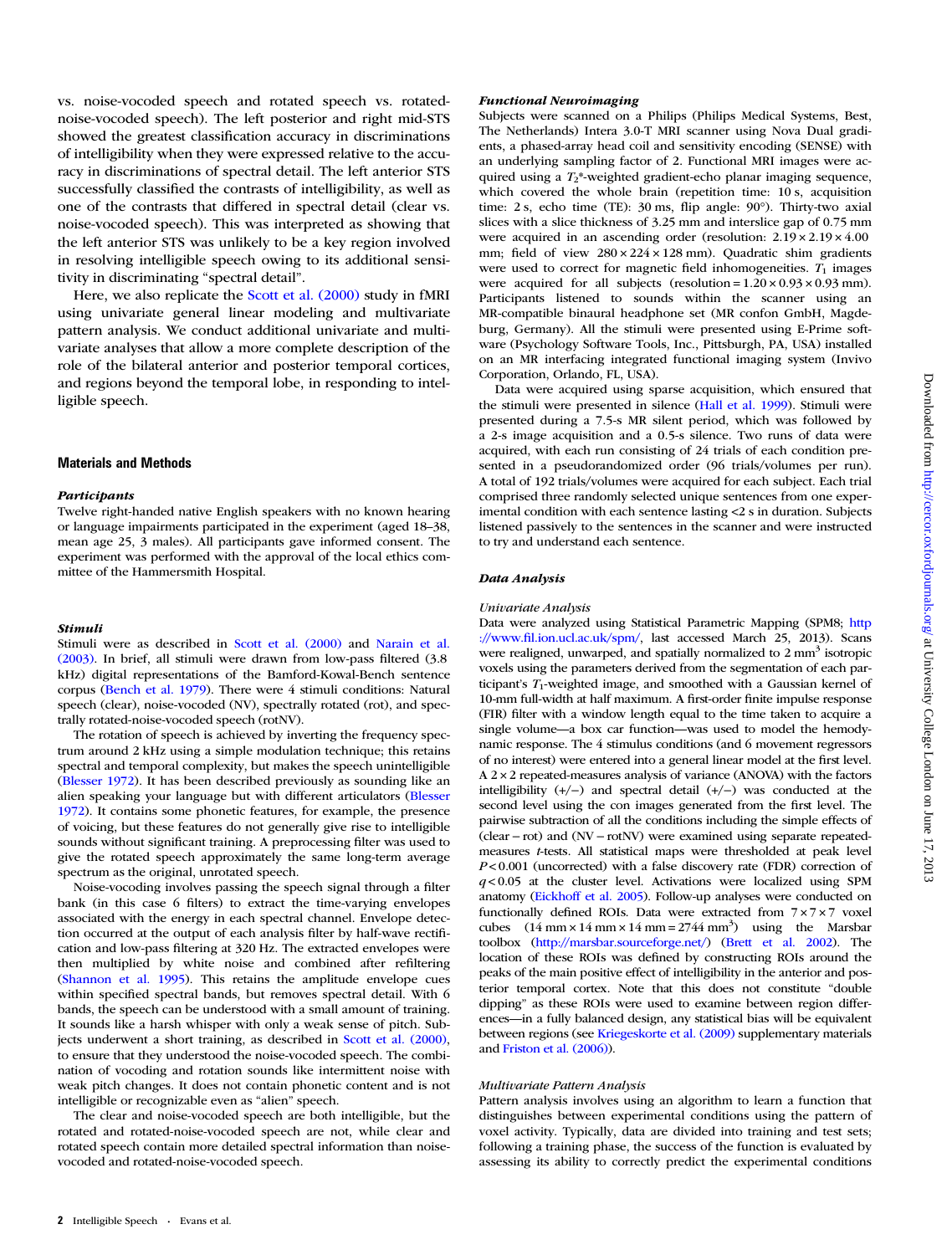$, 2013$ 

associated with previously unseen brain images. The underlying assumption is that if the function successfully predicts the experimental conditions from the previously withheld images at a level greater than chance, then there is information within those images concerning the conditions. Pattern analysis considers the pattern of activation across multiple voxels, and this allows weak information at each voxel to be accumulated such that voxels that do not carry information individually can do so when jointly analyzed [\(Haynes and Rees 2006\)](#page-10-0). Furthermore, as classification does not necessarily require spatial smoothing, it can afford a very high spatial specificity.

A linear support vector machine (SVM) is a discriminant function that attempts to fit a linear boundary separating data observed in different experimental conditions. When applied to fMRI analysis, an SVM attempts to fit a linear boundary that maximizes the distance between the most similar training examples from each condition within a multidimensional space with as many dimensions as voxels. These examples are referred to as the support vectors and are the training examples which are most difficult to separate. In the present study, they refer to the brain volumes where neural responses to intelligible and unintelligible sounds are most closely matched. The separating boundary is the direction in the data of maximum discrimination. A weight vector lies orthogonal to this boundary and is the linear combination or weighted average of the support vectors. Every voxel receives a weight, with larger weights indicating voxels that contribute more to classification. Given a positive and a negative class  $(+1 =$  intelligible speech and  $-1 =$ unintelligible sounds), a positive weight for a voxel means that the weighted average in the support vectors for that voxel was higher for listening to intelligible speech when compared with unintelligible sounds, and a negative weight means that the weighted average was lower for intelligible speech relative to unintelligible sounds [\(Mourao-](#page-10-0)[Miranda et al. 2005](#page-10-0)). The classification prediction (whether an unseen example is classified as belonging to the intelligible or unintelligible class), is achieved by summing the activation values at each voxel multiplied by their associated weight value, and adding a bias term. If the resulting value is greater than zero, an unseen example will be classified (in the case of this experiment) as an intelligible speech trial, and if that value is less than zero it will be classed as an unintelligible trial. As the classification solution derived from SVMs is based on the whole spatial pattern, local inferences about single voxels should be interpreted only within the context of their contribution to a wider discriminating pattern.

Functional images were unwarped, realigned to the first acquired volume, and normalized, but not smoothed, using SPM8. Linear and quadratic trends were removed, and the data were z-score transformed by run within voxel (to remove amplitude differences between runs) and by trial across voxels (to remove overall amplitude differences between individual trials). This removes differences in the overall amplitude of the signal between runs and ensures that classification is achieved based on differences in the pattern of voxel responses between the conditions, rather than on an overall increase in response to one condition over another in all the voxels within a searchlight or ROI. Training/test examples were constructed from single brain volumes. Data were separated into training and test sets by run to ensure that training data did not influence testing [\(Krieges](#page-10-0)[korte et al. 2009](#page-10-0)). The first classifier was trained on the first run and tested on the second, and vice versa for the second classifier. The "true" accuracy of classification was estimated by averaging the performance of the 2 classifiers for each subject.

The activation patterns submitted to the classification analyses were defined using (1) a whole-brain searchlight approach in which classification was conducted at each and every voxel in turn using the surrounding local neighborhood of voxels ([Kriegeskorte et al. 2006](#page-10-0)) and (2) using an anatomical mask in which classification was conducted using all voxels within the bilateral temporal cortex (including PAC), and an additional control region within the visual cortex.

#### Searchlight Analyses

Searchlight analyses were conducted on the whole-brain volume with each searchlight consisting of a cube of  $7 \times 7 \times 7$  voxels (14 mm  $\times$  14  $mm \times 14 mm = 2744 mm^3$ , using the search might toolbox ([http](http://minerva.csbmb.princeton.edu/searchmight/) [://minerva.csbmb.princeton.edu/searchmight/,](http://minerva.csbmb.princeton.edu/searchmight/) last accessed March

25, 2013) ([Pereira and Botvinick 2011](#page-11-0)) and a linear SVM with the margin equal to 1/the number of voxels in each searchlight (1/343). Classifications of each intelligibility contrast were conducted: (clear vs. rot) and (NV vs. rotNV). Classification maps were generated for each subject with the value at each voxel reflecting the classification accuracy of the surrounding local neighborhood (proportion correct). Each classification accuracy value was subtracted from 0.5 (chance level) to center the values on zero, and these images were then submitted to a random effects one-sample t-test using SPM8. Classification maps were thresholded at a peak level  $P < 0.001$  (uncorrected) with FDR correction at the cluster level of  $q < 0.05$ .

#### Anatomical Mask Analyses

Classifications of each intelligibility contrast were also conducted using an anatomical mask that included all the voxels in the bilateral temporal and auditory cortices and in a control region (the inferior occipital gyrus). This allowed us to understand how each voxel within the bilateral temporal lobes contributed to the classification of intelligible speech. The linear SVM from the Spider toolbox [\(http://www.](http://www.kyb.tuebingen.mpg.de/bs/people/spider/) [kyb.tuebingen.mpg.de/bs/people/spider/](http://www.kyb.tuebingen.mpg.de/bs/people/spider/), last accessed March 25, 2013), with the Andre optimization and a hard margin, was used to train and validate models. A large anatomical ROI was constructed that consisted of bilateral PAC, defined using the maximum probability maps from the SPM anatomy toolbox [\(Eickhoff et al. 2005\)](#page-10-0), and the bilateral superior, middle, and inferior temporal gyri taken from the AAL ROI library. These temporal lobe ROIs had previously been defined by hand on a brain matched to the MNI/ICBM template using the definitions of [Tzourio-Mazoyer et al. \(2002\)](#page-11-0) and are available via the Marsbar toolbox. An additional control region, the inferior occipital gyrus, was used to validate the analysis approach this was also derived from the AAL library. For each intelligibility classification, the classification accuracy and the weight vector were extracted.

#### **Results**

Univariate Analysis Okada et al. presented the whole-brain univariate analysis for the main positive effect of intelligibility, that is, the average of the response to clear and NV relative to the average of rot and rotNV. Here, we conduct a full factorial analysis to examine the neural response associated with the main positive effect of intelligibility and spectral detail, and their interaction. An idealized intelligibility response would be described by a region that responded equivalently and positively to the 2 intelligible conditions (clear and NV), and equivalently (and negatively) to the 2 unintelligible conditions (rot and rotNV). An interaction between these factors might identify regions showing a differential response to the 2 simple intelligibility effects: (clear − rot) and (NV − rotNV).

#### Main Positive Effect of Spectral Detail:  $(Clear + rot) - (NV + rotNV)$

The main effect of spectral detail gave rise to bilateral clusters of activation focused within the PAC [12.3% in the left and 15.1% of the cluster in the right were located in PAC region TE 1.0 and 1.1 [\(Morosan et al. 2001\)](#page-10-0)] and along the length of the superior temporal gyrus (STG; Fig. [1\)](#page-3-0). Peak level activations were found in PAC and the STG bilaterally. This robustly bilateral activation contrasts with [Scott et al. \(2000\),](#page-11-0) which evidenced a solely right lateralized response to the equivalent contrast. The increased power of this study, in which there were many more repetitions of the stimuli and measurements of the neural response, is likely to explain this difference.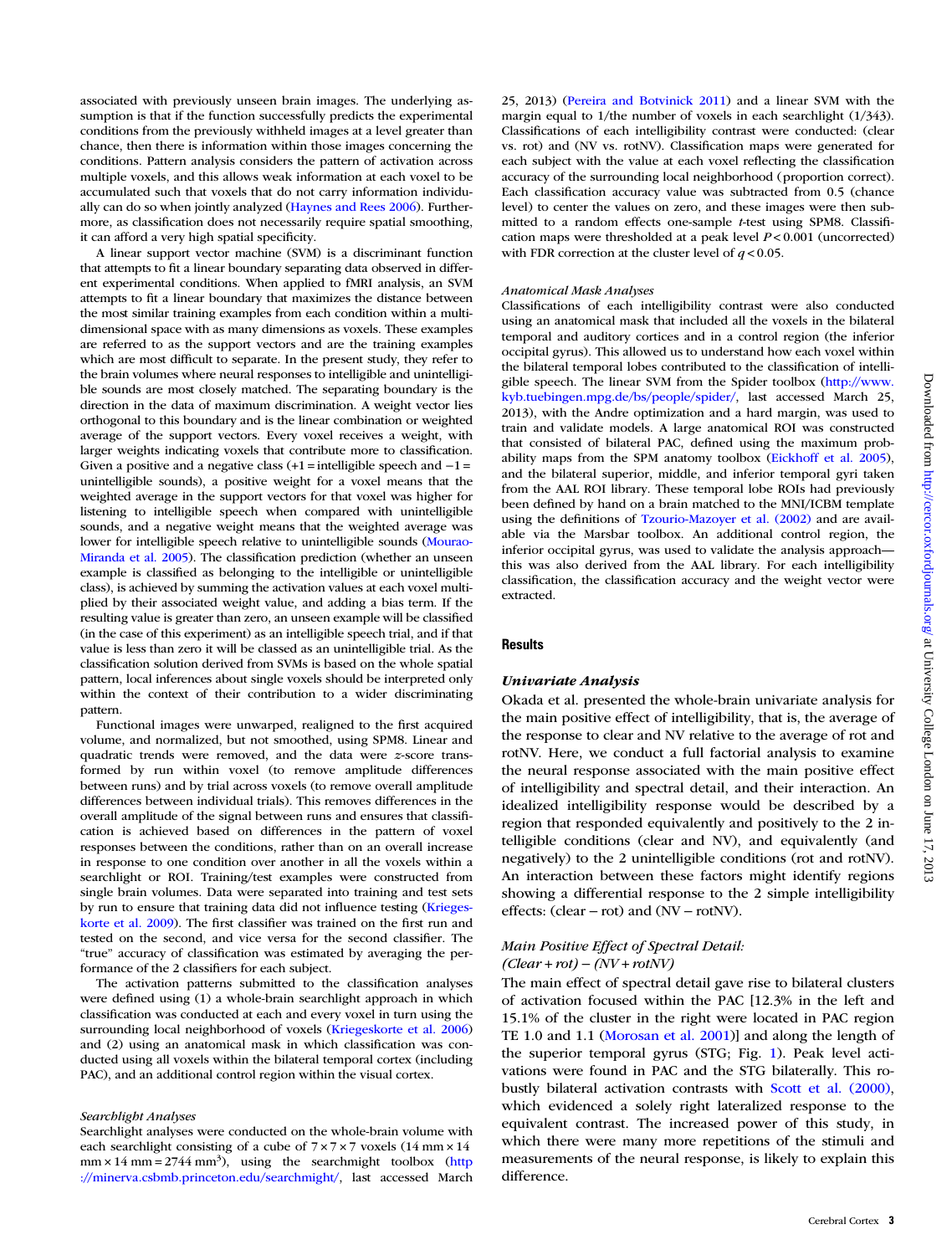<span id="page-3-0"></span>

Figure 1. Surface renderings of the main positive effect of spectral detail, peak level uncorrected  $P < 0.001$ , FDR cluster corrected at  $q < 0.05$ . Plots show the mean beta value with error bars representing the standard error of the mean corrected for repeated-measures comparisons. Note that since there was no implicit baseline, the plots are mean centered to the overall level of activation to all conditions.

#### Main Positive Effect of Intelligibility:  $(clear + NV) - (rot + rotNV)$

The main effect of intelligibility was associated with clusters of activity that spread along the full length of the superior and middle temporal gyrus in the left, and the mid to anterior superior/middle temporal gyrus in the right hemisphere (Fig. [2](#page-4-0)A and Table [1\)](#page-4-0). 0.6% of the clusters fell in TE 1.2 in the left hemisphere and 0.2% fell in TE 1.2 in the right hemisphere. Peak level activations were found in the bilateral STS, left fusiform gyrus, left parahippocampal gyrus, and the left hippocampus. The pattern of activation observed for this contrast is very similar to that observed by Okada et al. Response plots are shown from peak activations in the left anterior and posterior STS and the right anterior STS (no peaks were found in the right posterior STS). Plots from the left posterior STS suggested that there was a larger relative positive difference between NV and rotNV, when compared between clear versus rot (Fig. [2](#page-4-0)A, plot 1). Plots from bilateral anterior regions showed a seemingly more equivalent response between those contrasts (Fig. [2](#page-4-0)A, plots 2 and 3).

#### Interaction (f-test)

The interaction was associated with activation that spread predominantly across the mid to posterior superior and middle temporal gyri bilaterally (Fig. [3](#page-5-0)) with peak level activations found in the bilateral STG and STS. We explored these interactions by examining the simple effects while inclusively masking for the interaction at the same threshold. This highlighted 2 particularly interesting interaction patterns. One pattern was characterized by increased responses to rotated speech compared with all the other conditions—this was particularly true of the response in the right planum temporale (e.g. Fig. [3](#page-5-0), plot 3). The second pattern was characterized by an increased response to clear, rot, and NV relative to rotNV, in the absence of evidence of a difference in the response between clear, rot, and NV (see the response in the left posterior STS, Fig. [3,](#page-5-0) plot 2).

#### Simple Intelligibility Effects and Their Conjunction

Consistent with the identification of a significant interaction, the 2 simple intelligibility effects: (clear − rot) and (NV − rotNV) gave rise to very different statistical maps (Fig. [4](#page-5-0)A,B). The contrast of (clear − rot) solely activated the left anterior STS. This was in contrast to (NV − rotNV), which gave rise to broad activation extending along the length of the STG and STS, middle temporal gyri, and extending into the inferior temporal gyri bilaterally. 1.7% and 4.1% of the cluster extended into TE 1.0 and 1.2 in the left hemisphere, respectively, and 9.2% and 8.4% into TE 1.0 and 1.2, respectively, in the right hemisphere. Peak level activations were found in the bilateral STG/STS.

A conjunction analysis was carried out to isolate activations common to the 2 simple intelligibility effects. This statistical analysis reflects the original concept of the [Scott et al. \(2000\)](#page-11-0) design, which used more than one intelligibility subtraction in an attempt to isolate a more acoustically invariant intelligibility response. It has been noted that there has been confusion in the past concerning the interpretation of conjunction analyses [\(Nichols et al. 2005\)](#page-11-0). For the sake of clarity, there are 2 commonly used conjunction analyses: The global null conjunction and the more recently introduced conjunction null analysis. [Narain et al. \(2003\)](#page-11-0) conducted the global null conjunction of the 2 intelligibility contrasts. They found activation in the left anterior and posterior STS for this analysis. However, as they used the global null conjunction, it is only possible to draw the inference that there was an effect in one or more of the intelligibility contrasts, rather than necessarily in both of them. Here, unlike Narain et al., we conduct the conjunction null rather than the global null conjunction. Statistical maps of the conjunction null show voxels that survive the specified threshold across all the individual subtractions that make up the conjunction, this allows a stronger inference to be made that there is an intelligibility effect in all the intelligibility contrasts considered. The statistical map resulting from the conjunction null was identical to the simple effect of (clear − rot)—that is, the activation generated by (NV − rotNV) encompassed the activation of (clear − rot), but not vice versa (Table [1](#page-4-0)). Note that the conjunction null map is not shown in the figure, as it was identical to (clear − rot). Our results therefore extend those of Narain et al. in showing that the left anterior STS was significantly activated by both individual intelligibility contrasts at a corrected threshold.

To directly compare the intelligibility response across regions, we extracted data around the peaks identified by the main effect of intelligibility. These were located in left anterior [−58 2 −16], right anterior [56 2 −18], and left posterior STS [−62 −34 0] (Fig. [5](#page-6-0)E). Note that we did not extract data from the right posterior STS (shown in gray) as activation did not spread to that region. A  $3 \times 2 \times 2$  repeated-measures ANOVA with factors: Location (left anterior, right anterior, and left posterior), intelligibility (+/−), and spectral detail (+/−) was conducted. This showed there to be main effects of intelligibility  $(F_{1,11} = 116.648)$ ,  $P < 0.001$ ) reflecting an increased response to intelligible speech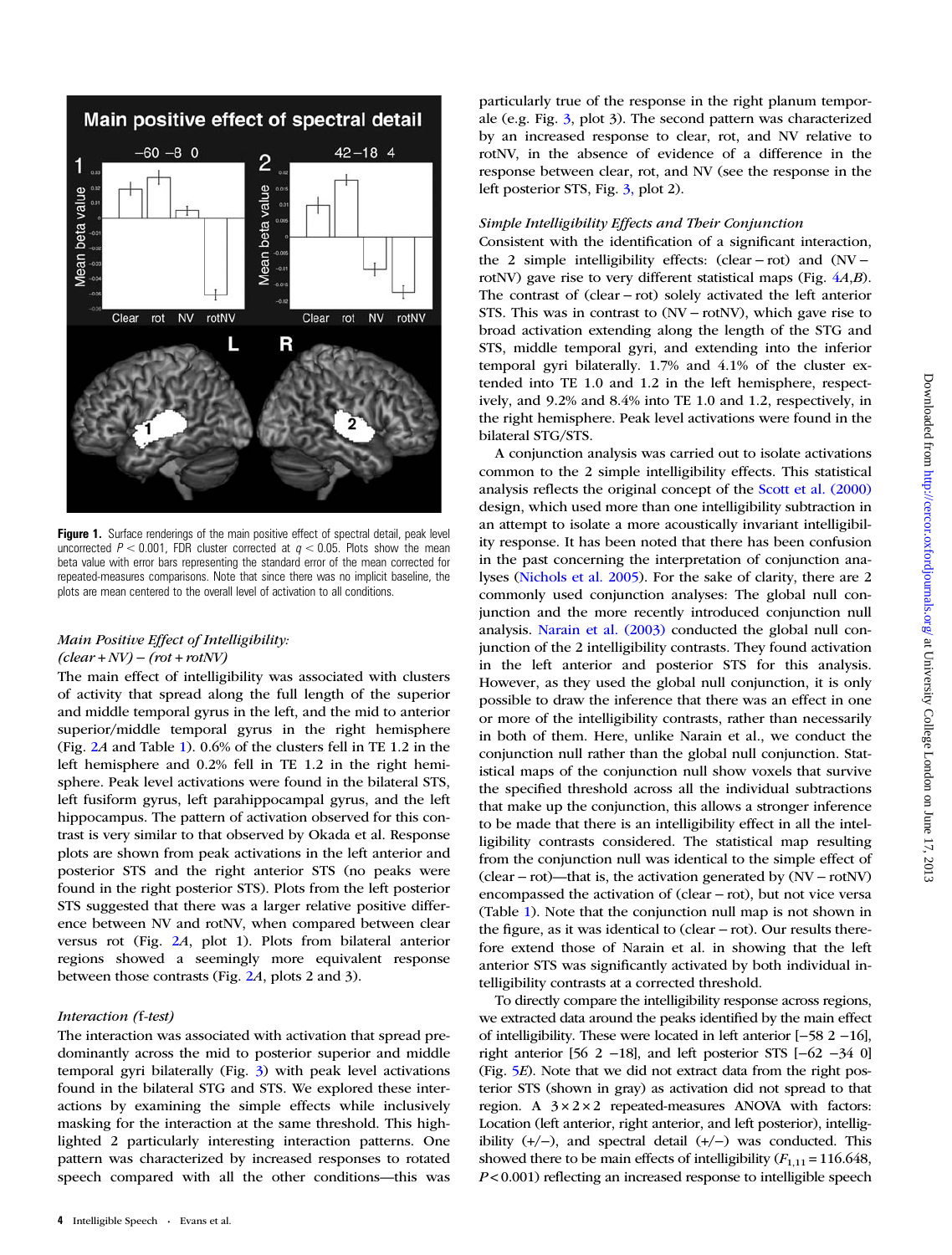<span id="page-4-0"></span>

Figure 2. (4) Surface renderings of the main positive effect of intelligibility, peak level uncorrected  $P < 0.001$ , FDR cluster corrected at  $q < 0.05$ . (B) Data averaged across the region for each condition, illustrating the intelligibility × spectral detail interaction. (C) Data showing (high spectral detail – low spectral detail conditions) by location, illustrating the spectral detail  $\times$  location interaction. (D) Data showing (intelligible – unintelligible conditions) by location, illustrating the intelligibility  $\times$  location interaction. All plots show the mean beta value and error bars representing the standard error of the mean corrected for repeated-measures comparisons.

#### Table 1

Peak level activations for the main positive effect of intelligibility and the conjunction null of the intelligibility contrasts at peak level  $P < 0.001$  uncorrected, FDR cluster corrected at  $q < 0.05$ 

| Location                                            | MNI   |                          |       | Extent | 7    |
|-----------------------------------------------------|-------|--------------------------|-------|--------|------|
|                                                     | X     | у                        | Z     |        |      |
| Main effect of intelligibility                      |       |                          |       |        |      |
| Left anterior STS                                   | $-58$ | 2                        | $-16$ | 2770   | 7.16 |
| Left posterior STS                                  | $-62$ | $-34$                    | 0     |        | 6.28 |
| Left posterior STS                                  | $-52$ | $-50$                    | 18    |        | 4.49 |
| <b>Right anterior STS</b>                           | 56    | $\overline{\phantom{a}}$ | $-18$ | 401    | 5.43 |
| <b>Right anterior STS</b>                           | 52    | 12                       | $-18$ |        | 5.22 |
| Right mid-STS                                       | 50    | $-22$                    | -6    | 183    | 4.09 |
| Left fusiform gyrus                                 | $-24$ | $-30$                    | $-24$ | 162    | 3.73 |
| Left parahippocampal gyrus                          | $-20$ | $-24$                    | $-20$ |        | 3.71 |
| Left hippocampus                                    | $-24$ | $-12$                    | $-18$ |        | 3.67 |
| Conjunction null: (clear - rot) $\cap$ (NV - rotNV) |       |                          |       |        |      |
| Left anterior STS                                   | $-58$ | 4                        | $-20$ | 256    | 4.48 |
| Left anterior STS                                   | $-60$ |                          | $-12$ |        | 4.07 |

MNI, Montreal Neurological Institute

when compared with unintelligible sounds, and a main effect of spectral detail  $(F_{1,11} = 13.731, P = 0.003)$  reflecting an increased response to conditions containing spectral detail compared with those without. There was no main effect of location  $(F_{2,22} = 0.750, P = 0.484)$ . The interactions of spectral detail x intelligibility  $(F_{1,11} = 36.767, P < 0.001)$ , location × spectral detail  $(F_{2,22} = 4.727, P = 0.020)$ , and location × intelligibility  $(F_{2,22} =$ 10.372,  $P = 0.001$ ) were significant. The 3-way interaction was not significant, showing that there was no evidence of a difference in the interaction between intelligibility and spectral detail, as expressed across the regions  $(F_{2,22} = 2.284, P = 0.126)$ . We decomposed the 2-way interactions by examining simple effect contrasts. In the case of the interaction between intelligibility and spectral detail, there was a significant difference between clear and rot  $(t_{(11)} = 4.592, P = 0.001)$ , NV and rotNV  $(t_{(11)} = 10.818, P < 0.001)$ , and rot and rotNV  $(t_{(11)} = 6.484,$  $P < 0.001$ ) in the absence of a difference between clear and NV  $(t_{(11)} = 0.591, P = 0.566; Fig. 2B)$ . The interaction was driven by a relative deactivation to rotNV; in other words, there was no evidence that the intelligible conditions (NV and clear) differed from one another, but the unintelligible conditions (rot and rotNV) differed from one another dependent on the level of spectral detail. The interaction between location and spectral detail was driven by a larger response to conditions containing spectral detail, when compared with those without, in the left anterior STS when compared with the right anterior STS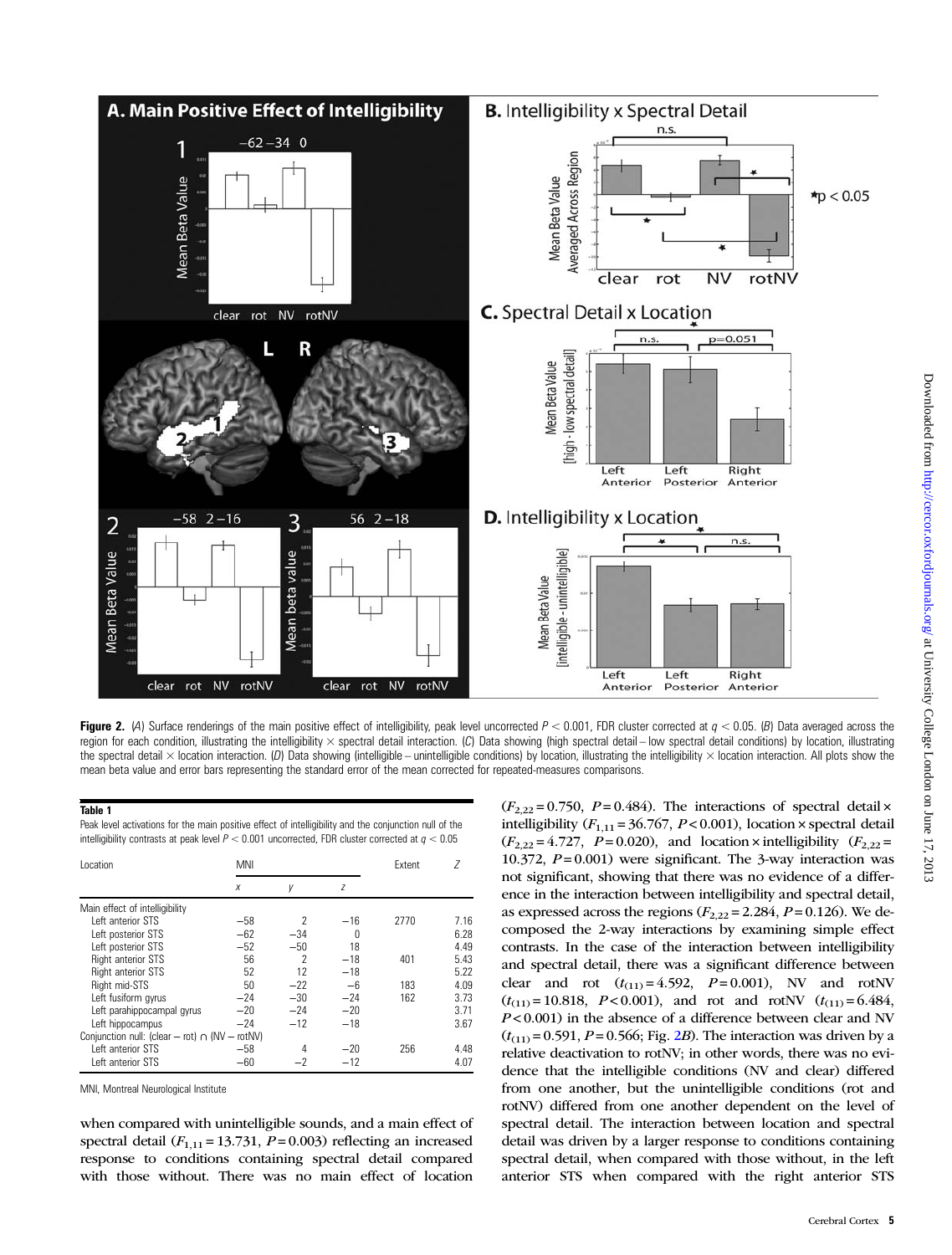<span id="page-5-0"></span>

**Figure 3.** Surface renderings of the interaction between spectral detail and intelligibility, peak level uncorrected  $P < 0.001$ , FDR cluster corrected at  $q < 0.05$ . Plots show the mean beta value with error bars representing the standard error of the mean corrected for repeated-measures comparisons.

 $(t_{(11)} = 3.359, P = 0.006)$  and the difference between the left posterior when compared with the right anterior STS was marginally significant  $(t_{(11)} = 2.192, P = 0.051)$ , in the absence of a difference between the left anterior and left posterior STS  $(t_{(11)} = 0.289, P = 0.778; Fig. 2C)$  $(t_{(11)} = 0.289, P = 0.778; Fig. 2C)$  $(t_{(11)} = 0.289, P = 0.778; Fig. 2C)$ . The interaction between location and intelligibility was driven by a larger response to intelligible speech, when compared with unintelligible sounds, in the left anterior STS as contrasted with both the left posterior STS  $(t_{(11)} = 3.831, P = 0.003)$  and the right anterior STS  $(t<sub>(11)</sub> = 5.118, P < 0.001)$ , in the absence of a difference between the left posterior and right anterior STS  $(t_{(11)} = 0.106, P = 0.918;$ Fig. [2](#page-4-0)D). This demonstrated that the left anterior STS exhibited the strongest univariate intelligibility effect.

# $\mathcal{L}$

#### Searchlight Analyses

Okada et al. conducted pattern classifications within single small cubes of data in the left and right anterior and posterior STS (and the right mid-STS), defined in each subject by identifying local maxima within these regions in the univariate contrast of (clear − rot). We extend their analysis by conducting a



Figure 4. Surface renderings of the simple effects of (A) (clear − rot), (B) (NV − rotNV), peak level uncorrected P < 0.001, FDR cluster corrected at  $q < 0.05$ . Note that the conjunction null (not shown) is identical to the response to (clear − rot). Plot shows the mean beta value with error bars representing the standard error of the mean corrected for repeated-measures comparisons.

searchlight analysis in which we examine local multivariate information across the whole-brain volume. This has the advantage of allowing us to more fully probe the response within the temporal lobes rather than just within a small number of selective sites, as well as allowing us to examine the multivariate response of frontal and parietal cortices, regions that have previously been shown to be associated with intelligibility responses ([Davis and Johnsrude 2003](#page-10-0); [Obleser et al. 2007;](#page-11-0) [Abrams et al. 2012\)](#page-10-0).

Random effects one-sample t-tests were conducted on searchlight accuracy maps generated from the group of subjects. In the case of classifications of clear versus rotated speech (Fig. [5](#page-6-0)A), above-chance classification was identified within a fronto-temporo-parietal network, including the bilateral inferior frontal gyri (pars opercularis and triangularis), left angular gyrus, and both anterior and posterior superior/ middle temporal gyri. Small clusters were also identified in the right middle frontal gyrus, supplementary motor area, and bilateral insulae as well as the left thalamus and caudate nucleus. In the left hemisphere, 7.1% of the temporal lobe cluster fell within the PAC, and this was the case for 12.5% of the temporal lobe cluster in the right hemisphere.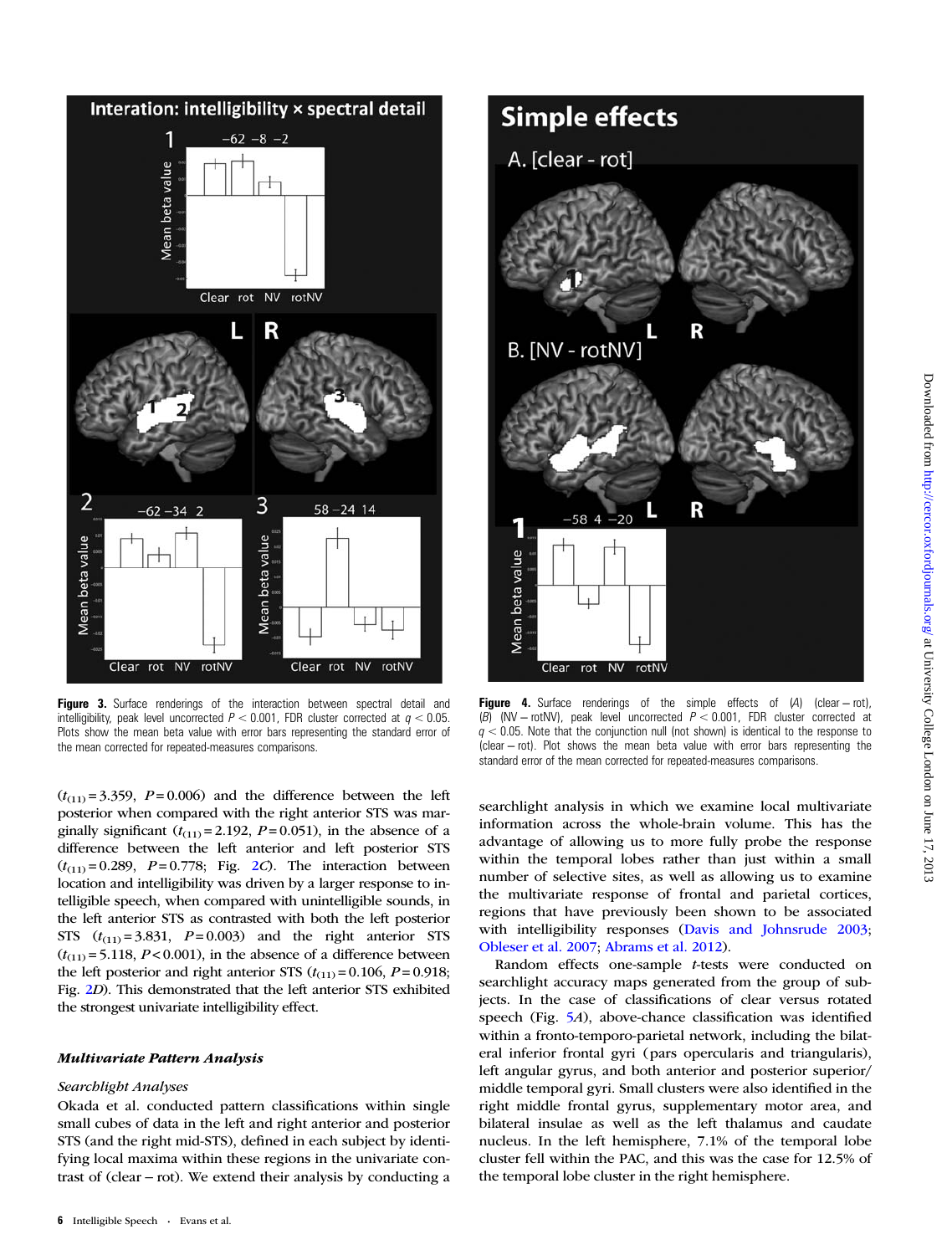# <span id="page-6-0"></span>**Searchlight classifications**



Figure 5. Whole-brain searchlight classifications of (A) (clear vs. rot), (B) (NV vs. rotNV), peak level  $P < 0.001$  uncorrected, FDR cluster corrected at  $q < 0.05$ . (C) Voxels commonly implicated in classifications of (clear vs. rot) and (NV vs. rotNV). (D) Plots of classifier accuracy (proportion correct) extracted for (clear vs. rot) and (NV vs. rotNV) within the left anterior, left posterior, right anterior, and right posterior STS. Plots show mean accuracy with error bars representing the standard error of the mean corrected for repeated-measures comparisons. (E) Regions of interest,  $7 \times 7 \times 7$  voxel cubes in the left anterior [-58 2 -16], left posterior [-62 -34 0], right anterior [56 2 -18], and right posterior STS (gray) [62 −34 0] (MNI coordinates).

In the case of classifications of (NV vs. rotNV), above-chance classification was also identified in a bilateral fronto-temporoparietal network, including the inferior frontal gyri (pars triangularis, pars opercularis, and pars orbitalis), inferior parietal cortices, and both anterior and posterior superior/middle temporal cortices (Fig. 5B). Additional small clusters were found in the bilateral cerebellum, left inferior temporal gyrus, precentral gyrus, supplementary motor area, precuneus, and superior and medial frontal gyrus. 3.3% of the left hemisphere cluster fell within TE 1.0, and 6.4% and 4.1% of the right hemisphere cluster fell within TE 1.0 and TE 1.2, respectively.

There were a large number of voxels from clusters that showed above-chance classification for both (clear vs. rot) and (NV vs. rotNV). These voxels were found predominately in bilateral anterior and posterior temporal cortices, but small numbers of voxels were also identified in the bilateral inferior frontal gyri (pars opercularis and triangularis) and the left angular gyrus (Fig. 5C).

The classification accuracies from the searchlight maps from each subject were extracted from single voxels (the classification scores at these locations were reflective of the accuracy of the surrounding  $7 \times 7 \times 7$  voxels) at the same locations in the left anterior, right anterior, and left posterior STS that were examined in the earlier post hoc univariate analyses (Fig. 5E). A right posterior STS ROI was constructed by taking the homotopic equivalent of the left posterior STS region (shown in gray). A  $2 \times 2 \times 2$  repeated-measures ANOVA with factors: Hemisphere (left and right), position (anterior and posterior), and contrast (clear vs. rot and NV vs. rotNV) was conducted (Fig. 5D). There was a significant main effect of position  $(F_{1,11} = 8.020, P = 0.016)$  with posterior regions  $(M = 0.63$ , proportion correct) showing higher accuracy than anterior regions  $(M=0.59)$  and a main effect of contrast  $(F_{1,11} = 13.991, P = 0.003)$  with classifications of NV versus rotNV ( $M = 0.63$ ) higher than clear versus rot ( $M = 0.59$ ), but no main effect of hemisphere  $(F_{1,11} = 0.802, P = 0.390)$ . There were no significant 2-way interactions: Hemisphere × position  $(F_{1,11} = 0.524, P = 0.484)$ , hemisphere × contrast  $(F_{1,11} = 2.471,$  $P = 0.144$ , and position × contrast  $(F_{1,11} = 0.711, P = 0.417)$ . There was a significant 3-way interaction of hemisphere ×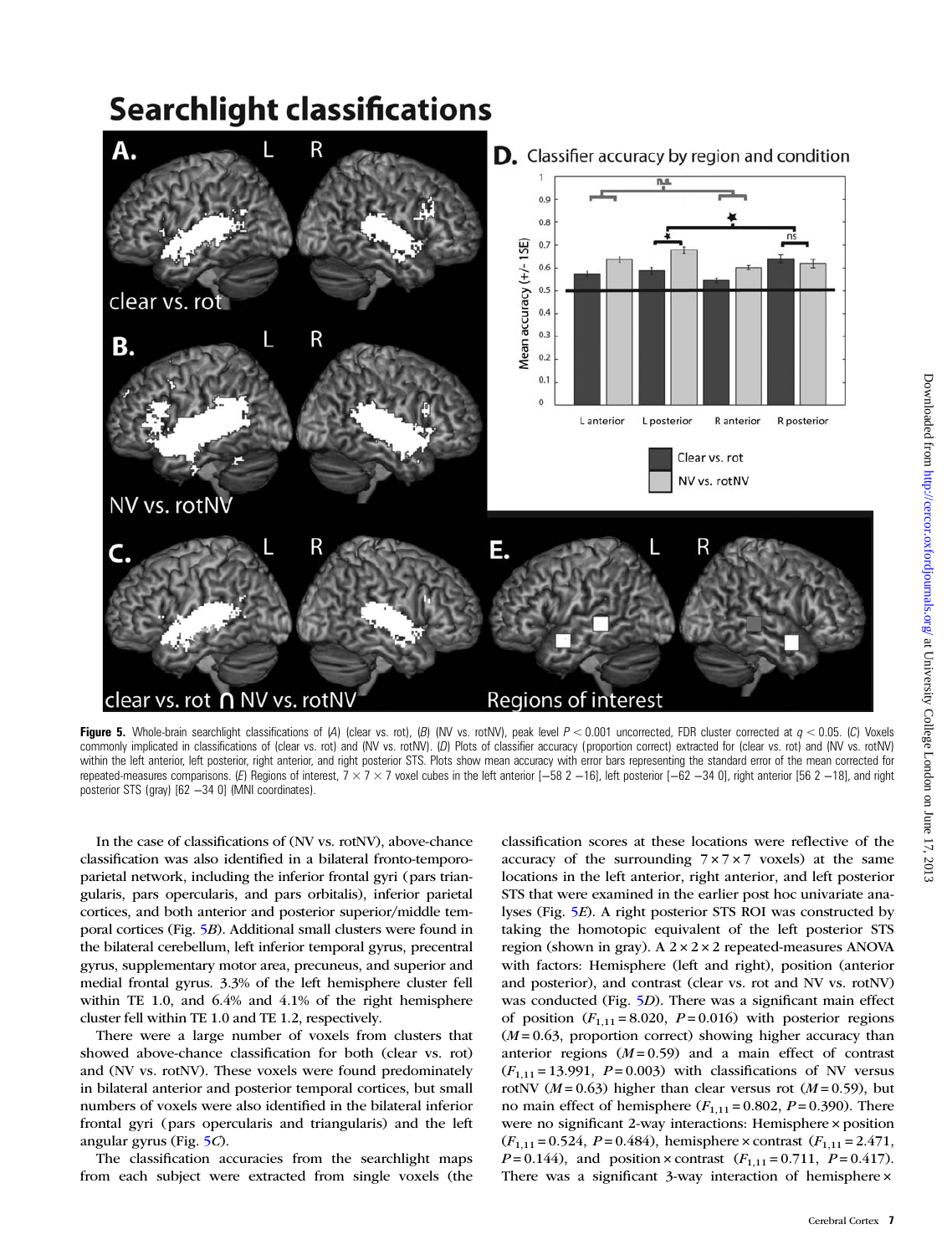position × contrast  $(F_{1,11} = 11.849, P = 0.006)$ . Examining the simple interaction effects we identified that the simple hemisphere × contrast interaction was significant in the posterior  $(F_{1,11} = 6.721, P = 0.025)$  but not in the anterior regions  $(F_{1,11} = 0.033, P = 0.858)$ . We further examined the second-order simple effects in the posterior regions; this showed that accuracy in the left posterior STS was significantly higher for NV versus rotNV when compared with clear versus rot  $(P=0.011)$ , while there was no significant difference between the contrasts in the right posterior STS ( $P = 0.567$ ). To summarize classification accuracies were higher in posterior when compared with the anterior temporal cortex and were higher for classifications of (NV vs. rotNV) when compared with (clear vs. rot), this was likely to be driven by the high classifications of (NV vs. rotNV) in the left posterior STS.

#### Anatomical Mask Analysis

Okada et al. conducted classification analyses within small local neighborhoods of voxels within the temporal cortex. Here, we extend this analysis by conducting classifications using the entirety of the bilateral temporal cortex, including PAC. In doing so, we can gain insights into how multivariate information is integrated across the temporal cortex in the decoding of intelligible speech.

Classification was conducted using an ROI consisting of the entire bilateral temporal cortex, including PAC and a control region, the inferior occipital gyrus. Cross validation using the run structure demonstrated that this ROI correctly classified 0.74 (proportion correct) of volumes of (clear vs. rot), and 0.79 of volumes of (NV vs. rotNV) correctly (chance level 0.50; Fig.  $(AA, Bi)$ ; and in both cases, classification was significantly greater than chance (clear vs. rot:  $t_{(11)} = 5.961$ ,  $P < 0.001$ ; NV vs. rotNV:  $t_{(11)} = 9.949$ ,  $P < 0.001$ ) when Bonferroni correcting for 2 tests ( $P = 0.025$ ). There was no evidence that the inferior occipital gyrus performed at a level greater than chance (clear vs. rot:  $P = 0.812$ ; NV vs. rotNV:  $P = 0.967$ ). Having demonstrated above-chance classification using the bilateral temporal cortex in both intelligibility classifications, we extracted the weight vector from a classifier trained using both runs of data for each intelligibility classification.

For classifications of (clear vs. rot) and (NV vs. rotNV), the weight vector values were multiplied by the averaged response to the intelligible trials in each instance (i.e. the average of the clear trials was multiplied by the weight vector from the classification of (clear vs. rot) and the average of the NV trials was multiplied by the weight vector from the classification of (NV vs. rotNV). This allowed us to understand how each voxel directly contributed to the classifiers' prediction in favor of an intelligible trial being classified as such for each intelligibility classification. Voxels with resulting positive values contribute to increasing the likelihood that a trial will be classified as an intelligible trial. To understand how these values varied, each value was expressed as a percentage of the largest overall positive value and plotted against that value's ranked magnitude expressed as a percentage of the total number of values. This plot demonstrated that the values decayed rapidly in relation to the largest positive value, with values ranking in the top 15% accounting for the majority of the range (Fig. [6A](#page-8-0)ii,Bii). Note that all the values in the top 15% were positive for every subject and for both classifications. As all the values were positive, this could be achieved by 1 of 2 mechanisms, either (1) the average response pattern for the intelligible condition at a particular

received a positive weight then it follows that the response at that voxel for the averaged intelligible trial was also positive (i. e. there was a relative increase in signal for intelligible when compared with unintelligible trials), and if a voxel received a negative weight then the response at that voxel for the averaged intelligible trial was also negative (i.e. there was a relative increase in signal for unintelligible when compared with intelligible trials). In order to differentiate these effects at each voxel, we separated positively and negatively weighted voxels when generating binary maps of the voxels that contributed most to classification, for voxels in the top 5%, 10%, and 15% of values. These were then summed in order to establish the confluence across subjects and visualized for different percentage bandings. These maps show that, in the case of both intelligibility classifications, the voxels contributing most to the classifi-

voxel was positive and the weight vector value at that location was also positive or (2) the average response pattern at a particular voxel was negative and the weight vector value was also negative. Note from the above, we can deduce that if a voxel

cation of intelligible speech, in which voxel activation was higher for intelligible speech when compared with unintelligible sounds, were found in the left anterior temporal lobe (Fig. [6](#page-8-0)C,D). In contrast, voxels lateral and posterior to PAC in the STG and planum temporale (and to a lesser extent in the posterior STS) contributed to classification, but as a result of a relative increase to unintelligible sounds when compared with intelligible speech. We then identified positive and negative weights featuring in the top 15% of weights common to more than 4 participants and to both intelligibility contrasts (Fig.  $6E$  $6E$ ). This confirmed the previous observation that the left anterior temporal lobe was associated with informative voxels in which activation was higher for intelligible speech when compared with unintelligible sounds, with the center of mass for these weights located at [−56 −4 −12]. In contrast, regions closer to PAC in the STG and planum temporale were also informative, but reflected greater activation to unintelligible sounds when compared with intelligible speech, with the center of mass of voxels in the left hemisphere found at [−46 −32 13] and in the right hemisphere at [54 −27 13].

### **Discussion**

In this study, we replicated and extended the findings of [Okada et al. \(2010\).](#page-11-0) Similar to Okada et al., we found bilateral activation spreading along much of the STS for the main positive effect of intelligibility. Extending their findings, we demonstrated that there was a significant interaction between intelligibility and spectral detail in the bilateral mid-posterior superior temporal cortex. The interaction at a location in the left posterior STS was driven by a reduced relative response to rotated-noise-vocoded speech, in the absence of observed differences between clear, rotated, and noise-vocoded speech. Consistent with the demonstration of a significant interaction, the simple intelligibility effects of (clear − rot) and (NV − rotNV) gave rise to very different statistical maps and, indeed, only the left anterior STS was activated by the conjunction null of the 2 intelligibility contrasts. Follow-up analyses demonstrated that the intelligibility response in the left anterior STS was reliably stronger than in other regions. Further to the univariate analysis, we conducted multivariate analyses examining the contribution of local pattern information to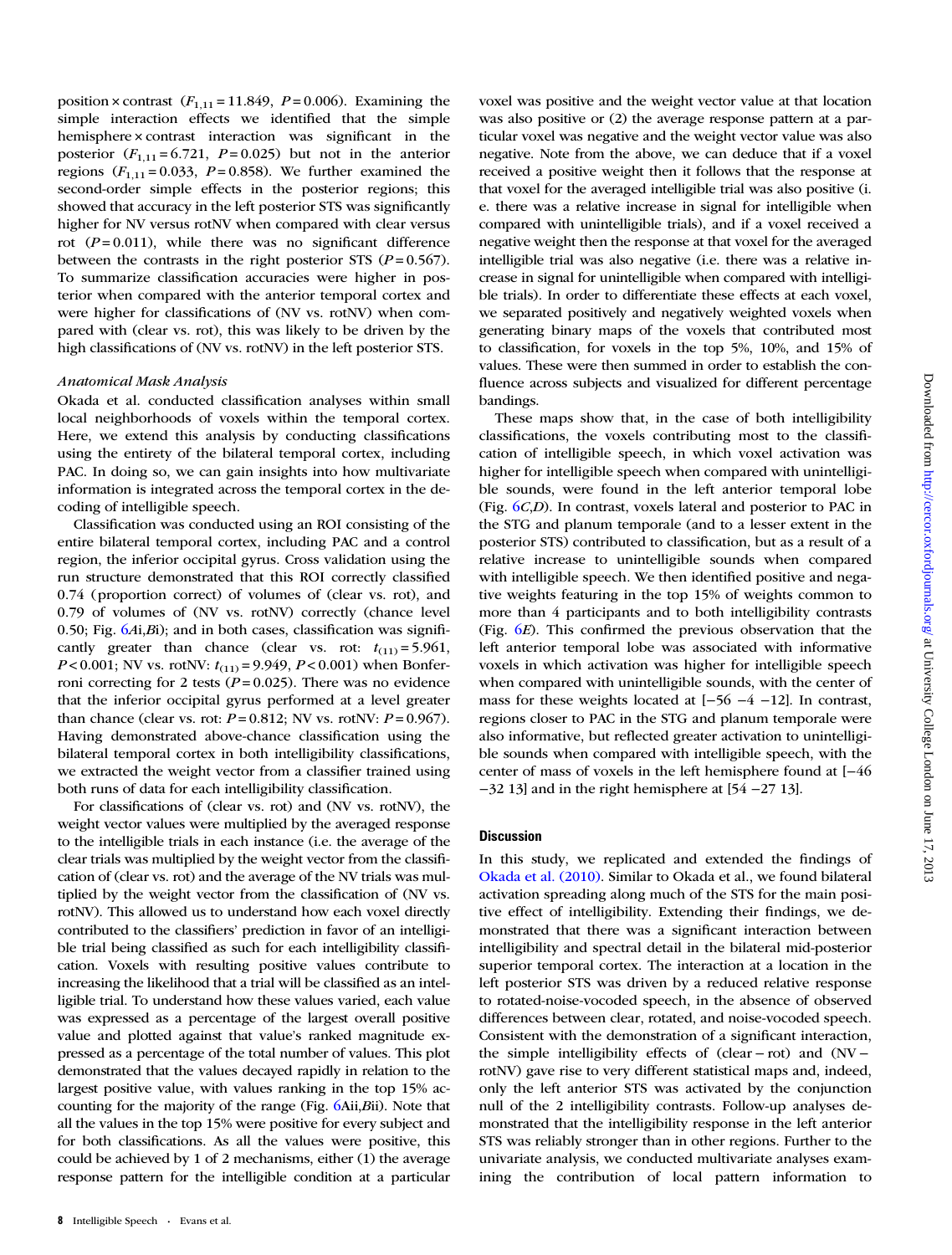<span id="page-8-0"></span>

Figure 6. Classifier accuracy and weight maps from classifications using the entirety of the bilateral temporal cortex (including PAC) and the inferior occipital gyrus (used as a control region). (Ai) Classifier accuracy (proportion correct) for (clear vs. rot). (Aii) Weight magnitude values of weights from (clear vs. rot). (Bi) Classifier accuracy (proportion correct) for (NV vs. rotNV). (Bii) Weight magnitude values of weights from (NV vs. rotNV). (C) The most discriminative 5%, 10%, and 15% of classifier weights from a classifier trained to discriminate (clear vs. rot). Color gradient indicates the degree of concordance across subjects. (D) The most discriminative 5%, 10%, and 15% of classifier weights from a classifier trained to discriminate (NV vs. rotNV). Color gradient indicates the degree of concordance across subjects. (E) Weights featuring in the top 15% of weight values common to both (clear vs. rot) and (NV vs. rotNV) and more than 4 subjects.

classifications of intelligibility. Here, we replicated, using a whole-brain searchlight analysis, the findings of Okada et al. in showing above-chance classification within the bilateral anterior and posterior STS for each of the intelligibility classifications, and showed that there was more information in the bilateral posterior when compared with the bilateral anterior STS, albeit this was driven mainly by the high classification of (NV vs. rotNV) in the left posterior STS. We conducted an additional analysis in which classification was conducted using the whole of bilateral temporal cortex, rather than using small local neighborhoods of voxels. Using classifier weights from this analysis, we showed that voxels contributing most to classification and exhibiting a relative increase in response to intelligible speech when compared with unintelligible

sounds were found predominantly in the left anterior STS. In contrast, bilateral STG and the planum temporale contributed to classification, but as a result of a relative increase in activation to unintelligible sounds.

The most robust univariate intelligibility effects were located in the left anterior STS consistent with our original [Scott et al. \(2000\)](#page-11-0) study. Note that we assume that intelligibility includes all stages of comprehension over and above early acoustic processing, and as such the intelligibility responses that we see likely reflect multiple processes including acoustic–phonetic, semantic, and syntactic processing, and associated representations. [Okada et al. \(2010\)](#page-11-0) did not test for interactions between intelligibility and spectral detail, present the conjunction null of the simple effects, and conduct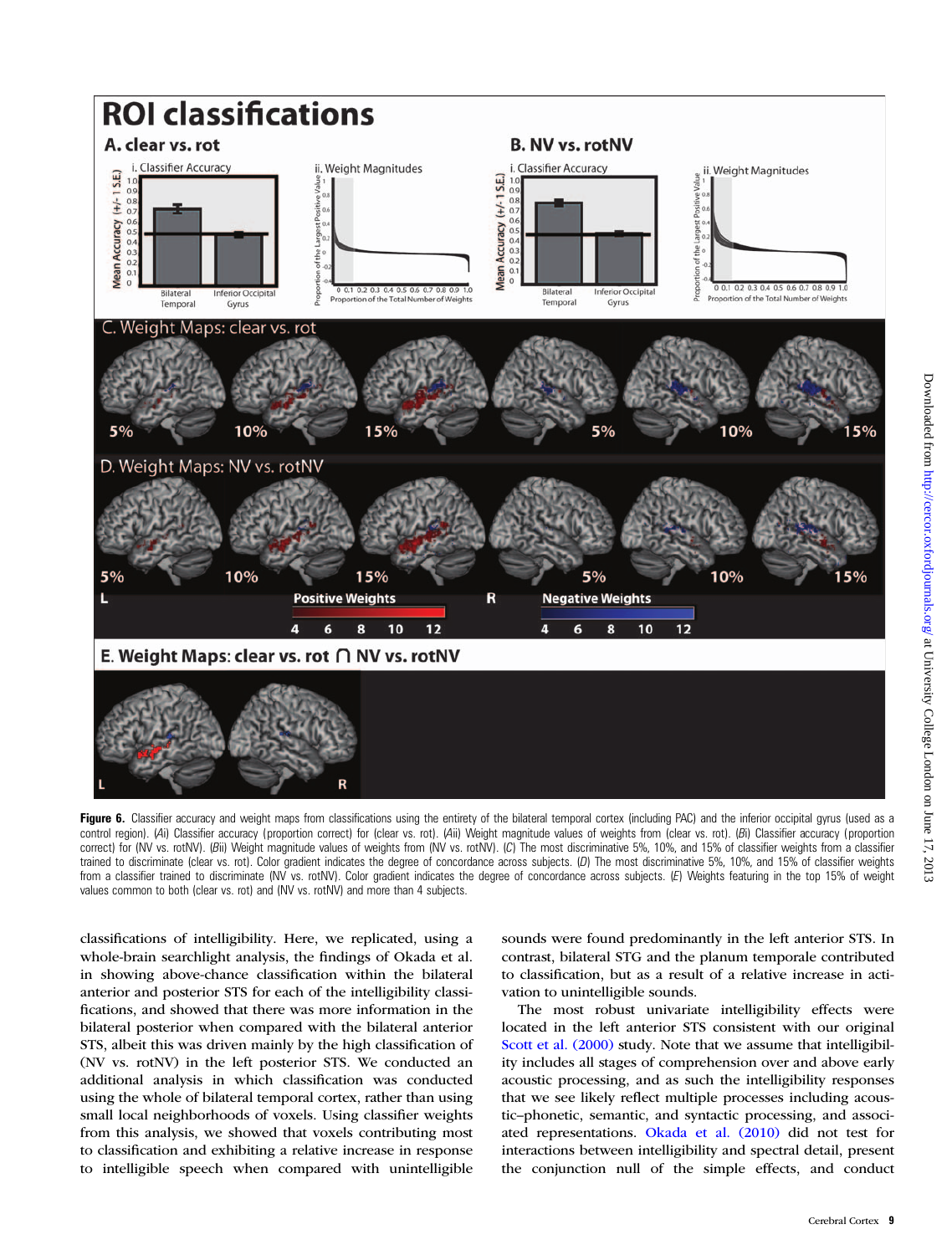univariate ROI analyses to differentiate the response within the anterior and posterior regions or plot data from peak level voxels. As a consequence, it is not possible to ascertain whether the univariate effects demonstrated in their study were also stronger in the left anterior STS or, indeed whether there were any regions that showed a differential magnitude of response to the 2 intelligibility contrasts. We have conducted a number of previous studies in which we have compared speech with complex acoustic baselines. In these studies, while activation in the left anterior STS has been consistently observed, responses in other temporal regions have been identified much less consistently ([Scott et al. 2000](#page-11-0), [2006](#page-11-0); [Narain et al. 2003;](#page-11-0) [Spitsyna et al. 2006](#page-11-0); [Awad et al. 2007;](#page-10-0) [Frie](#page-10-0)[derici et al. 2010\)](#page-10-0). This may suggest that the univariate amplitude of response is lower, or that intersubject variability is higher in temporal regions outside of the left anterior STS. The classifier weight maps from the multivariate analyses provide converging evidence that increases in activation in anterior regions are associated with responses to intelligible speech. These findings are consistent with work, showing that the left anterior temporal cortex responds to specifies-specific vocalizations in the monkey ([Poremba et al. 2004\)](#page-11-0) and that in humans "phonemic maps", voice responses, and the "semantic hub" reside in the anterior temporal cortex [\(von Kriegstein](#page-11-0) [et al. 2003](#page-11-0); [Obleser et al. 2006;](#page-11-0) [Patterson et al. 2007](#page-11-0); [Leaver](#page-10-0) [and Rauschecker 2010\)](#page-10-0). The weight maps also provide support for the notion of a hierarchical speech processing system ([Davis and Johnsrude 2003\)](#page-10-0) in which regions closest to PAC engage in predominantly acoustic processing and are driven robustly by complex nonspeech sounds, and those further from primary auditory regions, in the STS, exhibit a preferential response to linguistically relevant stimuli.

A region of the left posterior STS was implicated in the interaction between intelligibility and spectral detail at the whole-brain level. This region was close, but slightly superior, to the center of the ROI in the left posterior STS examined in the post hoc univariate analyses (which had been defined based on the peak for the main effect of intelligibility). The peak implicated in the interaction showed no evidence of responding differentially to clear, rotated, and noise-vocoded speech. Note that the response profile at this location (Fig. [3](#page-5-0), plot 2) is almost identical to the profile at a similar location in the original [Scott et al. \(2000\)](#page-11-0) study (Fig. [2,](#page-4-0) plot 2, p 2403). It may be that this region of the left posterior STS engages in acoustic phonetic processing that supports the resolution of intelligible percepts, explaining its elevated response to the unintelligible rotated speech condition as well as to the intelligible stimuli. Rotated speech contains phonetic features such as the absence/presence of voicing, but these features do not generally give rise to intelligible sounds; rotated-noisevocoded speech in contrast does not contain any recognizable phonetic features explaining its relative deactivation. A number of regions of the temporal cortex, especially within the right planum temporale, responded more strongly to rotated speech than to any other condition. Rotated speech retains much of the spectro-temporal structure of speech, including formants and a quasi-harmonic structure, making it arguably the most appropriate nonspeech baseline used to date. It does however differ from speech in a number of ways. For example, the rotation of fricatives results in broadband energy in the low frequencies, a feature not ordinarily characteristic of speech, and while rotation maintains the equal spacing of the harmonics, it changes their absolute frequencies, giving rise to a slightly unusual pitch percept. These factors may contribute to why rotated speech drives some auditory regions more strongly than speech. We have recently developed alternative speech/nonspeech analogs by synthesizing, and further noise-vocoding, sinewaves tracking the formants of speech, and then combining the amplitude tracks from one sentence with the frequency tracks from another to generate unintelligible equivalents. These unintelligible sentences are arguably more closely matched acoustically and perceptually to their intelligible counterparts than rotated speech is to clear speech. In studies using these stimuli, we have found robust activation in the anterior and posterior temporal cortices when responses to the (mostly) intelligible condition were compared with the unintelligible condition [\(McGettigan and Evans et al. 2012;](#page-10-0) [Rosen et al. 2011](#page-11-0)). However, as these studies did not directly compare the response of anterior with posterior regions, it is difficult to ascertain whether the response was stronger in anterior regions. As the intelligible condition was also degraded, these findings may be more informative in understanding the neural systems underlying effortful speech comprehension than speech comprehension more generally.

The fact that there were some regions of the temporal cortex that responded more strongly to rotated than to clear speech highlights the need to account for how the relative magnitude of activation to each condition contributes to classification accuracy. It would be possible for a region to exhibit a high level of classification solely because of a relative increase in signal to the unintelligible conditions, which would be hard to reconcile with the suggestion that an area coded a response to fully resolved intelligible speech percepts. To address this, we conducted searchlight analyses in which the mean level of activation had been removed for each trial—this prevented classification from being achieved as a result of a relative increase in signal across all the voxels within a searchlight to one condition over another. By conducting a searchlight analysis, rather than classification within single small ROIs in the temporal cortex as was conducted by Okada et al., we were able to more fully map the response of the temporal cortex and regions beyond. We chose not to adopt the approach of Okada et al. in conducting classifications of spectral detail and creating an "acoustic invariance index" (by comparing the relative accuracy of intelligibility and spectral detail classifications) because 6 band noisevocoded and clear speech differ in both spectral detail and intelligibility, thus confounding the index. Indeed, one might imagine that differences in intelligibility between the clear and noise-vocoded speech would have been further exacerbated by continuous data acquisition in which sounds were played over the competing noise of the scanner (in contrast to the sparse acquisition conducted in this study).

Our results indicated that there was significant local information in the anterior and posterior STS bilaterally for both intelligibility classifications (unlike in the whole-brain univariate analysis in which this was the case only in anterior regions), and that posterior regions contained relatively more information than anterior regions. The identification of greater information in posterior regions seemingly contradicts the finding that classifier weights in anterior areas were associated with increases in activity for intelligible speech and the observation of stronger univariate intelligibility effects in the left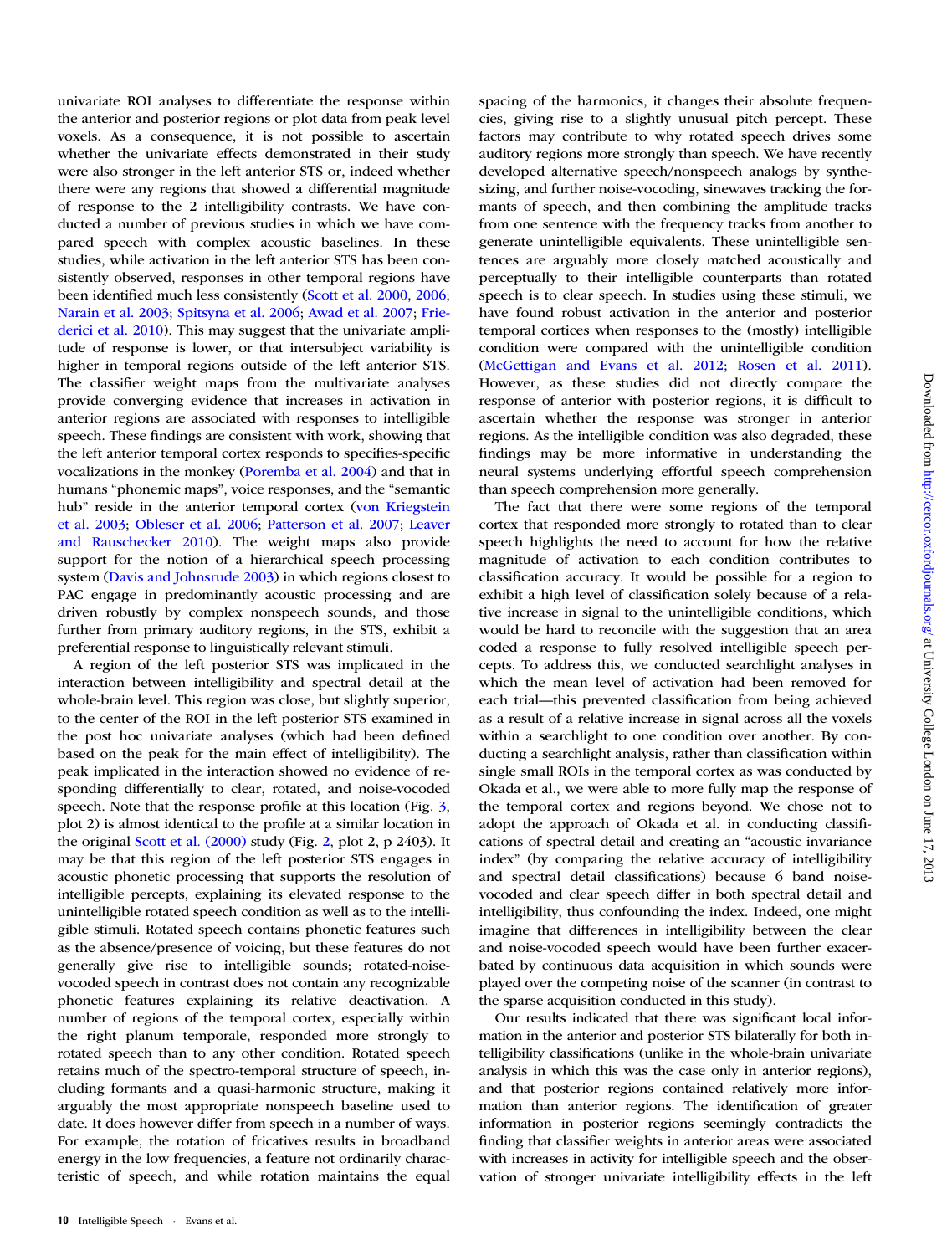$.2013$ 

<span id="page-10-0"></span>anterior STS. This may, however, reflect the fact that there are multiple ways that information, capable of discriminating responses to intelligible speech from unintelligible sounds, can be extracted from the fMRI signal. It remains to be seen which of the analysis methods best imitates the neural processes involved in encoding intelligible speech, or indeed whether our findings reflect the fact that intelligibility responses are encoded using multiple complementary coding systems.

The searchlight analysis also identified significant information within the inferior frontal and inferior parietal cortices. These findings are in keeping with a recent searchlight analysis conducted by Abrams et al. (2012) in which the inferior frontal and parietal cortices were shown to discriminate clear from rotated speech in the absence of a similar effect in those regions in an accompanying whole-brain univariate analysis. Indeed, while intelligibility responses have been shown in these regions previously (Davis and Johnsrude 2003; [Obleser et al. 2007](#page-11-0)), they are arguably less consistently identified than in temporal lobe regions (Abrams et al. 2012). Our results, like those of Abrams et al. (2012), suggest that univariate analyses underestimate the extent of regions involved in responding to intelligibility. Indeed, these findings suggest that local information resides in a network of regions including anterior and posterior temporal, inferior parietal, and inferior frontal cortices. This is in accord with the suggestion that the comprehension of speech recruits multiple streams of processing radiating anteriorly and posteriorly from primary auditory regions (Davis and Johnsrude 2007; [Peelle et al. 2010\)](#page-11-0).

To conclude, we identified that the most robust univariate intelligibility effects were found in the left anterior STS, consistent with our previous findings. When multivariate classifications were conducted in which information could be integrated across the anterior and posterior temporal cortices, increases in activation in anterior regions were shown to be maximally discriminative in classifying intelligible speech, again indicating the relative importance of the left anterior STS. However, when classification was conducted within small local neighborhoods in which the mean activation to each condition was removed, we found greater information in the posterior when compared with anterior regions, and identified a much wider intelligibility network that included the inferior parietal and frontal cortices. These results are consistent with the suggestion that the comprehension of spoken sentences engages multiple streams of processing, including an anterior stream that shows evidence of being most strongly engaged when data are analyzed using univariate methods, and a posterior stream or streams that can be identified more readily (at a whole-brain level) with multivariate patternbased methods. Hence, as has been suggested recently by Abrams et al. (2012), inconsistencies in the literature may be reconciled by the use of more sensitive multivariate methods that allow the identification of a wider intelligibility network. The exact contribution of each component of this network is unknown, and we hope that future research will focus on attempting to understand how these components and their interaction contribute to resolving intelligibility.

#### Funding

This work was supported by the Wellcome Trust (WT074414MA to S.K.S.). J.M.M. is funded by a Wellcome Trust Career Development Fellowship. S.E. was supported by an ESRC studentship. Funding to pay the Open Access publication charges for this article was provided by the Wellcome Trust.

#### **Notes**

Conflict of Interest: None declared.

#### **References**

- Abrams DA, Ryali S, Chen T, Balaban E, Levitin DJ, Menon V. 2012. Multivariate activation and connectivity patterns discriminate speech intelligibility in Wernicke's, Broca's, and Geschwind's Areas. Cereb Cortex. (In press).
- Awad M, Warren JE, Scott SK, Turkheimer FE, Wise RJS. 2007. A common system for the comprehension and production of narrative speech. J Neurosci. 27:11455–11464.
- Bench J, Kowal A, Bamford J. 1979. The BKB (Bamford-Kowal-Bench) sentence lists for partially-hearing children. Br J Audiol. 13:108–112.
- Blesser B. 1972. Speech perception under conditions of spectral transformation. 1. Phonetic characteristics. J Speech Hearing Res. 15:5–41.
- Brett M, Anton JL, Valabregue R, Poline JB. 2002. Region of interest analysis using an SPM toolbox. 8th International Conference on Functional Mapping of the Human Brain, 2-6 June 2002, Sendai, Japan. Available on CD-ROM in NeuroImage, Vol. 16, No. 2.
- Davis MH, Johnsrude IS. 2007. Hearing speech sounds: top-down influences on the interface between audition and speech perception. Hearing Res. 229:132–147.
- Davis MH, Johnsrude IS. 2003. Hierarchical processing in spoken language comprehension. J Neurosci. 23:3423–3431.
- Eickhoff SB, Stephan KE, Mohlberg H, Grefkes C, Fink GR, Amunts K, Zilles K. 2005. A new SPM toolbox for combining probabilistic cytoarchitectonic maps and functional imaging data. Neuroimage. 25:1325–1335.
- Friederici AD, Kotz SA, Scott SK, Obleser J. 2010. Disentangling syntax and intelligibility in auditory language comprehension. Hum Brain Mapp. 31:448–457.
- Friston KJ, Rotshtein P, Geng JJ, Sterzer P, Henson RN. 2006. A critique of functional localisers. Neuroimage. 30:1077–1087.
- Hall DA, Haggard MP, Akeroyd MA, Palmer AR, Summerfield AQ, Elliott MR, Gurney EM, Bowtell RW. 1999. "Sparse" temporal sampling in auditory fMRI. Hum Brain Mapp. 7:213–223.
- Haynes JD, Rees G. 2006. Decoding mental states from brain activity in humans. Nat Rev Neurosci. 7:523–534.
- Hickok G. 2009. The functional neuroanatomy of language. Phys Life Rev. 6:121–143.
- Hickok G, Poeppel D. 2007. Opinion—the cortical organization of speech processing. Nat Rev Neurosci. 8:393–402.
- Kaas JH, Hackett TA. 2000. Subdivisions of auditory cortex and processing streams in primates. Proc Natl Acad Sci USA. 97:11793–11799.
- Kriegeskorte N, Goebel R, Bandettini P. 2006. Information-based functional brain mapping. Proc Natl Acad Sci USA. 103:3863–3868.
- Kriegeskorte N, Simmons WK, Bellgowan PSF, Baker CI. 2009. Circular analysis in systems neuroscience: the dangers of double dipping. Nat Neurosci. 12:535–540.
- Leaver AM, Rauschecker JP. 2010. Cortical representation of natural complex sounds: effects of acoustic features and auditory object category. J Neurosci. 30:7604–7612.
- McGettigan C, Evans S, Rosen S, Agnew ZK, Shah P, Scott SK. 2012. An application of univariate and multivariate approaches in fmri to quantifying the hemispheric lateralization of acoustic and linguistic processes. J Cogn Neurosci. 24:636–652.
- Morosan P, Rademacher J, Schleicher A, Amunts K, Schormann T, Zilles K. 2001. Human primary auditory cortex: cytoarchitectonic subdivisions and mapping into a spatial reference system. Neuroimage. 13:684–701.
- Mourao-Miranda J, Bokde ALW, Born C, Hampel H, Stetter M. 2005. Classifying brain states and determining the discriminating